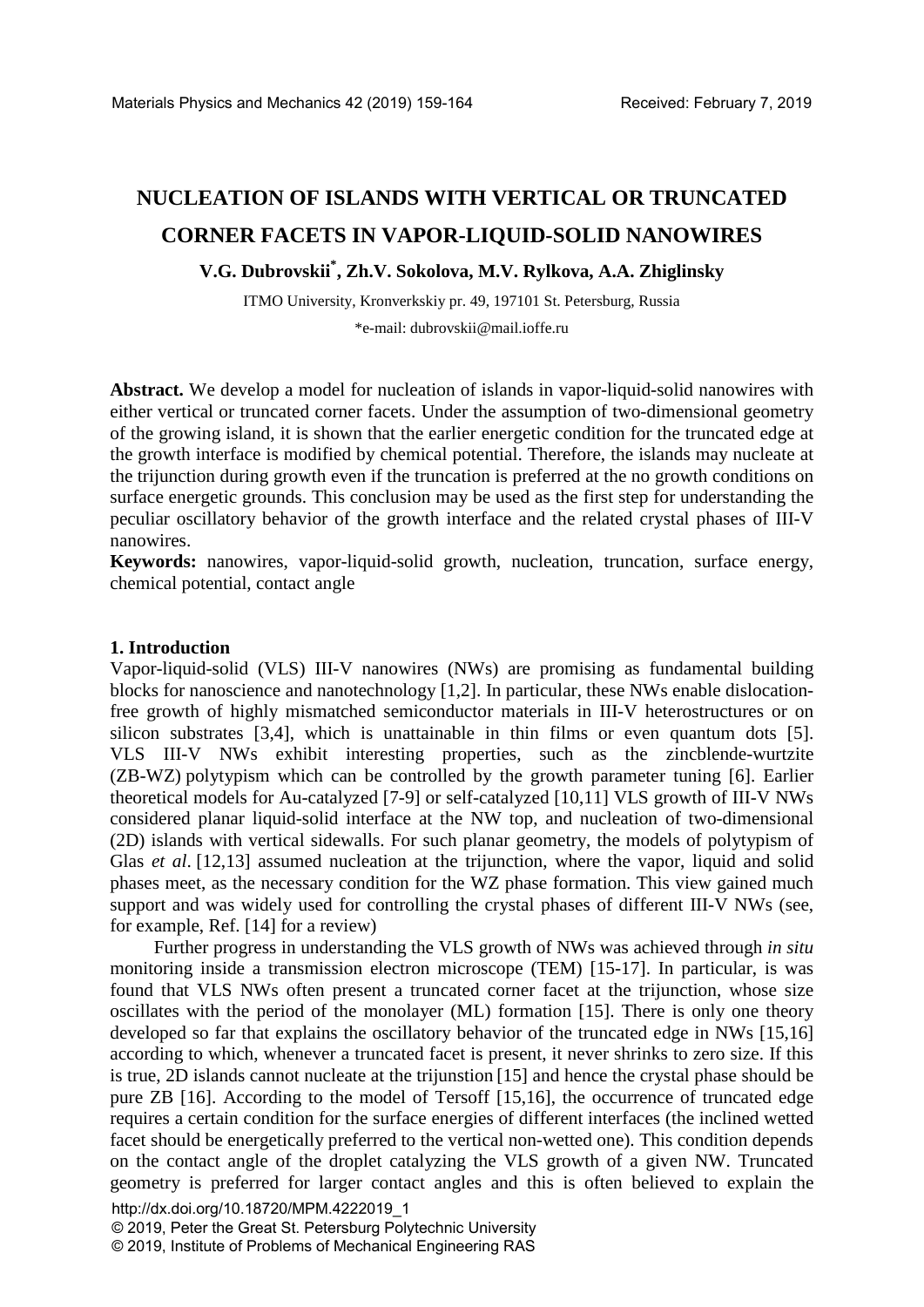presence or absence of polytypism at smaller or larger contact angles, respectively [16,18]. This view is very different from the original model of Glas *et al*. [12] which assumes nucleation at the trijunction for both WZ and ZB types of 2D islands.

However, it is not impossible the truncation starts from zero size at the beginning of each ML growth cycle and shrinks to zero at the end, reaching substantial values in the middle. The crystal phase of the whole NW must be determined at the moment of nucleation [12]. This explains the importance of answering the question of whether or not the initial nucleation of an island develops the truncated edge. In this work, we try to answer this by considering a simplified model for nucleation of 2D islands with either vertical or truncated corner facets having the ML height. We show that, under this simplifying assumption for geometry, the Tersoff energetic condition for the truncation [15,16] is modified by chemical potential and hence islands with vertical facets may nucleate at the trijunction even if the truncation is preferred when no growth occurs.

#### **2. Model**

Let us consider nucleation and growth of 2D islands of the ML height *h*, assuming only two types of possible lateral facets: vertical solid-vapor (having the surface energy  $\gamma_{\alpha}$ ), and truncated solid-liquid (having the surface energy  $\gamma_{\alpha}$ ), making the angle  $\theta$  to the vertical. The other surface energies of interest are those of the liquid-vapor interface, with the surface energy  $\gamma_{LV}$ , and the planar solid-liquid interface, with the surface energy  $\gamma_{SL}$ . The contact angle of the droplet is denoted  $\beta$ . The geometry and relevant parameters are illustrated in Fig. 1. The single island can emerge with either (1) vertical non-wetted facet at the trijunction or (2) only truncated facets surrounded by liquid. Generally, the island changes its shape as it grows [17]. Our aim is to compare the free energies of forming the islands in the two configurations and to find out the conditions for the preferred nucleation of the truncated island.



**Fig. 1.** Geometries and parameters of 2D ML islands with vertical (1) and truncated wetted (2) corner facets (top), extending to the full NW MLs (bottom)

Let us introduce the linear size of island *r*, its perimeter  $k_1 r$  and surface area  $k_2 r^2$ , with  $k_1$  and  $k_2$  as the corresponding shape constants. These constants may change in the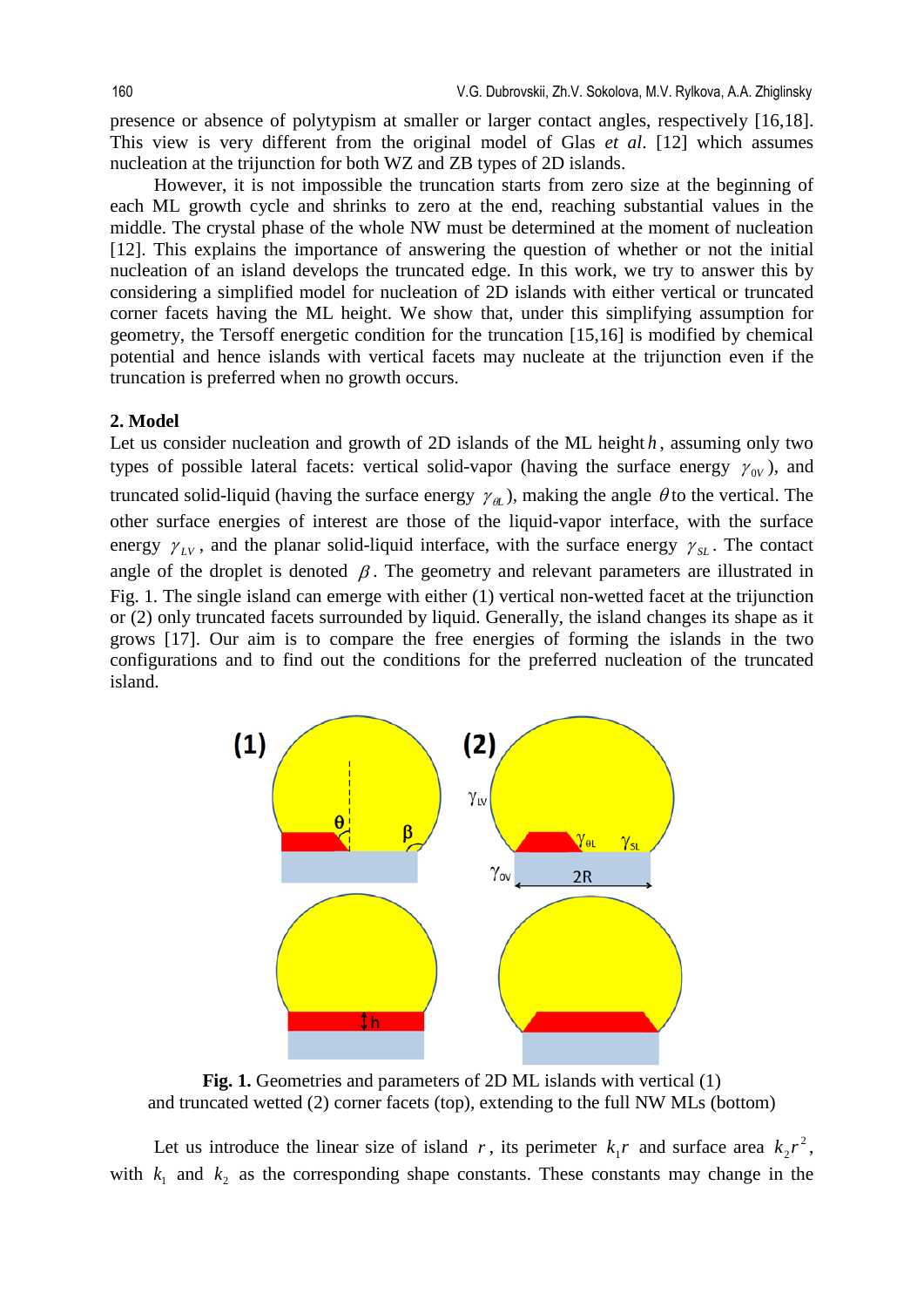course of growth, i.e., they generally depend on *r*. Let  $\chi k_1 r$  and  $(1 - \chi)k_1 r$  be the parts of the island perimeter at the trijunction and away from it, respectively. The fraction of the perimeter at the trijunction also changes as the island grows; in particular,  $\chi \rightarrow 1$  when  $r \rightarrow R$ , where *R* is the NW radius.

Quite generally, the free energy of forming the island in configuration (1) is

$$
\Delta G_1 = -\Delta \mu \left[ k_2 r^2 h - (1 - \chi) k_1 r h^2 \frac{\tan \theta}{2} \right] + (1 - \chi) k_1 r h \left( \frac{\gamma_{\theta L}}{\cos \theta} - \gamma_{\text{SL}} \tan \theta \right) +
$$
  
+  $\chi k_1 r h \left( \gamma_{0V} - \gamma_{LV} \sin \beta \right),$  (1)

where  $\Delta \mu$  is the liquid-solid chemical potential difference per unit volume of the solid. Similarly, for configuration (2) we have

$$
\Delta G_2 = -\Delta \mu \left[ k_2 r^2 h - k_1 r h^2 \frac{\tan \theta}{2} \right] + k_1 r h \left( \frac{\gamma_{\theta L}}{\cos \theta} - \gamma_{SL} \tan \theta \right). \tag{2}
$$

These expressions show that the volume of the fully truncated island in configuration (2) is smaller that of the island with vertical corner facet at the trijunction in configuration (1). Therefore, there is a difference in the chemical potential terms in the two cases.

Let us first compare the two formation energies for fully formed MLs, i.e., when  $\chi = 1$ and  $r = R$ . In this case, we obtain

$$
\Delta G_2 - \Delta G_1 = k_1 R h \left( \frac{\gamma_{\theta L}}{\cos \theta} + \gamma_{LV} \sin \beta - \gamma_{0V} - \gamma_{SL} \tan \theta + \Delta \mu h \frac{\tan \theta}{2} \right).
$$
 (3)

For the critical nucleus which typically consists of only a few III-V pairs, it is reasonable to assume a fixed shape, i.e.  $r$ -independent shape constants and  $\chi$ . Re-writing equations (1) and (2) as

$$
\Delta G_1 = -\Delta \mu k_2 r^2 h + k_1 r h \left\{ (1 - \chi) \left( \frac{\gamma_{\theta L}}{\cos \theta} - \gamma_{SL} \tan \theta + \Delta \mu h \frac{\tan \theta}{2} \right) + \chi (\gamma_{0V} - \gamma_{LV} \sin \beta) \right\},\tag{4}
$$

$$
\Delta G_2 = -\Delta \mu k_2 r^2 h + k_1 r h \left( \frac{\gamma_{\theta L}}{\cos \theta} - \gamma_{SL} \tan \theta + \Delta \mu h \frac{\tan \theta}{2} \right),\tag{5}
$$

we notice that they have the same structure  $\Delta G_k = -Ar^2 + B_k r$ , where only the effective surface energies  $B_k$  are different. Maximizing this in  $r$ , we find the sizes of the critical nuclei  $r_* = B_k/(2A)$  and the corresponding nucleation barriers  $\Delta G_k^* = B_k^2/(4A)$ . Therefore, the nucleation of the truncated island is preferred when  $B_2 - B_1 < 0$ , or

$$
\frac{\gamma_{\theta L}}{\cos \theta} + \gamma_{LV} \sin \beta - \gamma_{0V} - \gamma_{SL} \tan \theta + \Delta \mu h \frac{\tan \theta}{2} < 0.
$$
 (6)

The surface energy term here is exactly identical to the earlier results of Tersoff *et al*. [16,19] and Dubrovskii [18]. However, it is modified by the chemical potential term. The condition for the preferred nucleation of the truncated islands is also identical to the one for the full MLs, as seen from comparing Eqs. (6) and (3).

#### **3. Discussion**

The last term in Eq. (6) is not at all negligibly small under the typical growth conditions. Assuming, for example, a modest  $\Delta \mu = 100$  meV per GaAs pair for the parameters of GaAs  $(h=0.326$  nm, the elementary volume per GaAs pair  $\Omega_s = 0.0452$  nm<sup>3</sup>) and  $\theta = 50^\circ$ , we obtain a substantial correction for the surface energy,  $\Delta \mu h(\tan \theta)/2 \approx 0.07 \text{ J/m}^2$ .

Therefore, the condition for forming the truncated corner facet is given by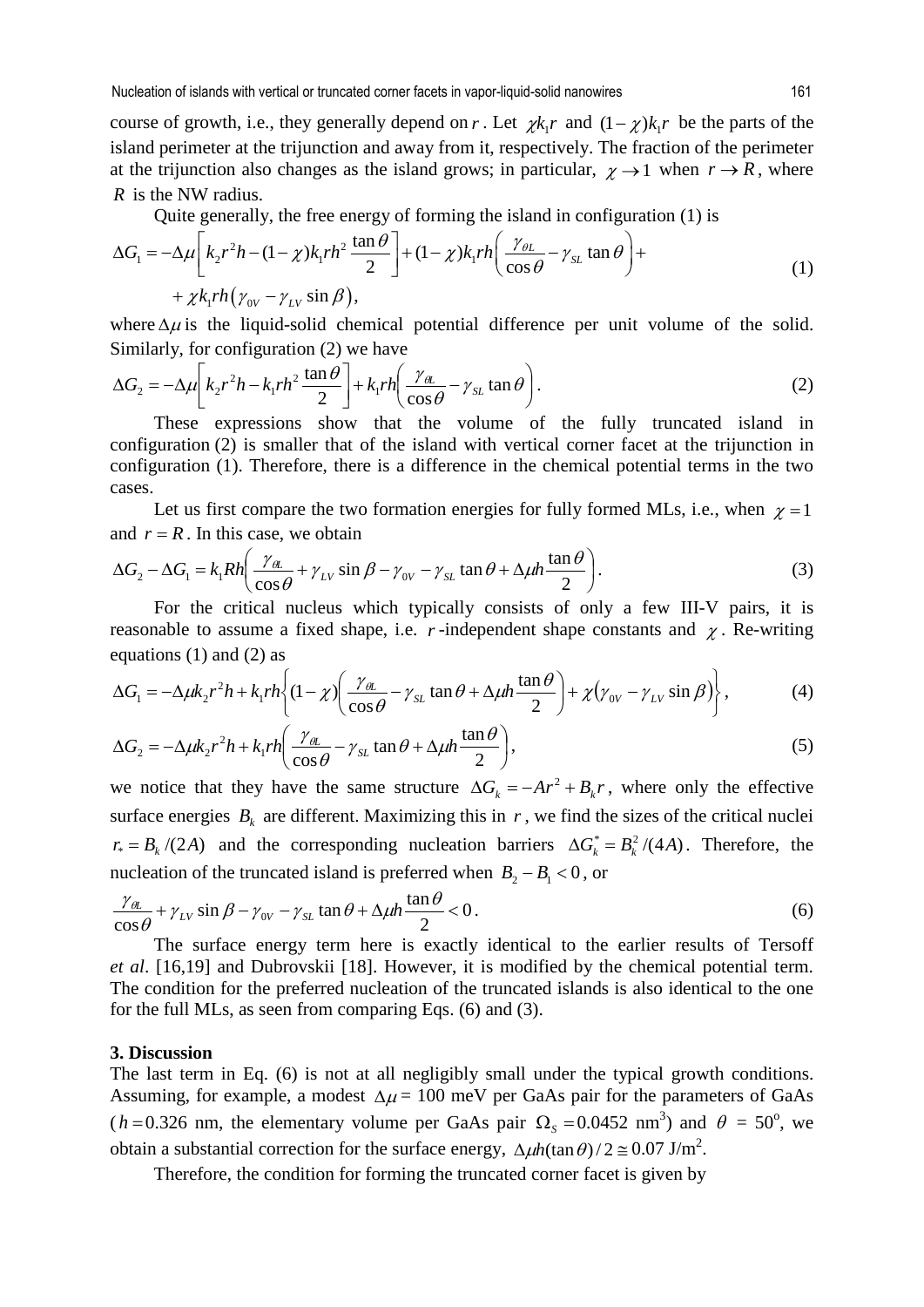$$
c + \Delta \mu h \frac{\tan \theta}{2} < 0,\tag{7}
$$

where  $c = \gamma_{\theta L}/\cos\theta + \gamma_{LV}\sin\beta - \gamma_{0V} - \gamma_{SL}\tan\theta$  as introduced earlier [15,16,18,19], not just  $c < 0$ . The latter is valid only at zero chemical potential corresponding to the "no growth" conditions. Our inequality given by Eq. (7) contains the chemical potential term which may overcome the capillary forces. Hence, there is a range of contact angles  $\beta$  where  $\Delta \gamma$  is negative but the corner facet remains vertical and the growth interface is planar.

Let  $\beta_*$  be the contact angle of the droplet corresponding to  $c = 0$ , i.e. where the truncation starts to develop at the no-growth conditions ( $\Delta \mu = 0$ ). Then it is easy to find the difference  $\Delta \beta = \beta_1 - \beta_*$ , where  $\beta_1$  is the contact angle at which the truncated corner starts in a growing NW at the moment of nucleation for a given  $\Delta \mu$  (in other words, where the truncation never shrinks to zero size as in the Tersoff model [15,16]). Indeed, ∆*c* can be related to  $\Delta \beta$  as  $\Delta c = -\gamma_{LV} |\cos \beta_{\ast}| \Delta \beta$  (assuming that  $\beta_{\ast} > \pi/2$ ) and the condition  $\Delta c + \Delta \mu h \tan \theta / 2 = 0$  is reduced to the linear relationship between  $\Delta \beta$  and  $\Delta \mu$ 

$$
\Delta \beta = h \frac{\tan \theta}{2} \frac{\Delta \mu}{\gamma_{LV} |\cos \beta_*|}.
$$
\n(8)\n  
\n
$$
\begin{array}{ccc}\n & 10 \\
& 9 \\
& 420^{\circ}\text{C} \\
& 7 \\
& 420^{\circ}\text{C}\n\end{array}
$$
\n(8)

3

 $\overline{0}$  $\Omega$ 

20



Chemical potential  $\Delta \mu$  (meV)

60

80

100

40

Figure 2 shows the linear correlation of  $\Delta \beta$  with  $\Delta \mu$  for the parameters of GaAs NWs listed in the Table 1. We took a value of 50°C for the truncation angle  $\theta$  in this example, which can be further refined by the *in situ* TEM measurements. As for the surface energy of the droplet,  $\gamma_{LV}$ , it should not be significantly different for Au-catalyzed or Ga-catalyzed GaAs NWs due to the surface enrichment by the lower energy liquid gallium [18]. The linear correlation is only slightly influenced by the growth temperature due to the weak temperature dependence of the surface energy of liquid gallium [20]. Finally, this linear dependence can be used for obtaining or refining some unknowns, such as  $\theta$  or  $\gamma_{LV}$  (in the Au-catalyzed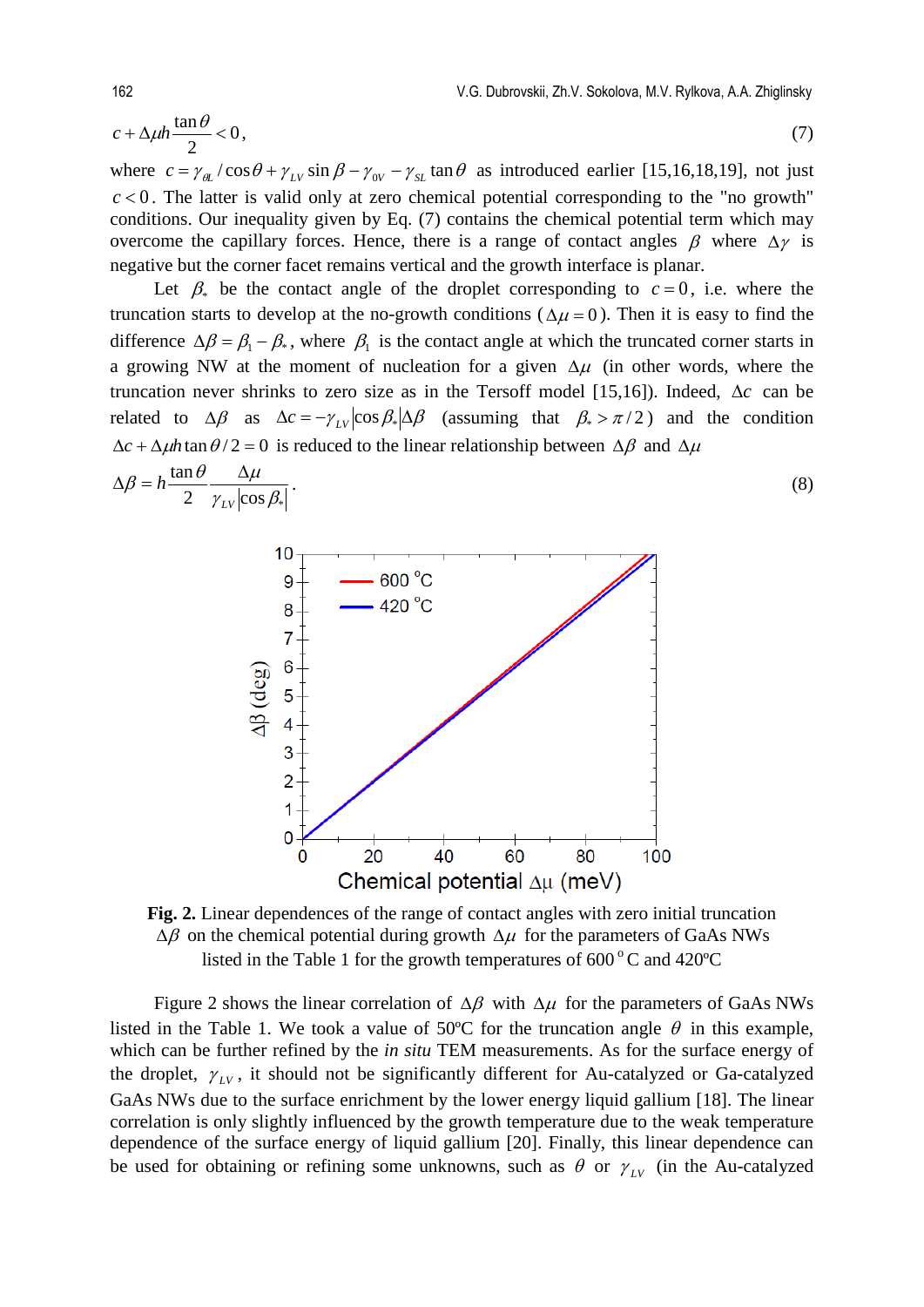Nucleation of islands with vertical or truncated corner facets in vapor-liquid-solid nanowires 163

case) from the measured  $\Delta\beta$  at the known chemical potentials (which can be deduced from the NW growth rates [21,22]). It is seen that, with our parameters, the  $\Delta\beta$  reaches a large value of about 10<sup>o</sup> for  $\Delta \mu = 100$  meV.

| 1 WO 10 11 1 WINDOW OF OWING IT IT DOUGH IN IT IS A |            |               |                |                        |                                     |
|-----------------------------------------------------|------------|---------------|----------------|------------------------|-------------------------------------|
| Elementary                                          | Monolayer  | Critical      | Truncation     | Droplet                | Droplet                             |
| volume $\Omega_s$                                   | height $h$ | contact angle | angle $\theta$ | surface energy         | surface energy                      |
| $\text{nm}^3$                                       | (nm)       | at no-growth  | $(\text{deg})$ | $\gamma_{LV}$ at 600°C | $\gamma_{LV}$ at 420 <sup>o</sup> C |
|                                                     |            |               |                | $(J/m^2)$              | $(J/m^2)$                           |
|                                                     |            | (deg)         |                |                        |                                     |
| 0.0452                                              | 0.326      | 125           | 50             | 0.671                  | 0.684                               |

Table 1. Parameters of GaAs NWs used in Fig. 2.

In conclusion, our simple model predicts the existence of a range of contact angles for which 2D islands nucleate with vertical corner facet at the trijunction even if the truncation is preferred on surface energetic grounds. This supports the earlier models for the ZB-WZ polytypism in III-V NWs, with nucleation at the trijunction [12,13]. A more comprehensive treatment should include a more macroscopic truncation, the possibility to transfer the building material to the island in a kinetic treatment, and possible stopping effect at low arsenic concentrations. These interesting problems will be considered elsewhere.

*Acknowledgement. The authors thank the Ministry of Science and Higher Education of the Russian Federation for financial support under grant 14.587.21.0040 (project ID RFMEFI58717X0040)*.

### **References**

[1] Zhang A, Zheng G, Lieber CM. *Nanowires: Building blocks for nanoscience and nanotechnology.* Springer; 2016.

[2] Dubrovskii VG. Theory of VLS growth of compound semiconductors. In: Fontcuberta i Morral A, Dayeh SA, Jagadish C. (eds.) *Semiconductors and Semimetals*. Burlington: Academic Press. 2015;93: 1-78.

[3] Ng KW, Ko WS, Tran T-TD, Chen R, Nazarenko MV, Lu F, Dubrovskii VG, Kamp M, Forchel A, Chang-Hasnain CJ. Unconventional Growth Mechanism for Monolithic Integration of III–V on Silicon. *ACS Nano*. 2013;7(1): 100-107.

[4] Glas F. Critical dimensions for the plastic relaxation of strained axial heterostructures in free-standing nanowires. *Physical Review B*. 2006;74(12): 121302 (R).

[5] Cirlin GE, Dubrovskii VG, Petrov VN, Polyakov NK, Korneeva NP, Demidov VN, Golubok AO, Masalov SA, Kurochkin DV, Gorbenko OM, Komyak NI, Ustinov VM, Egorov AY, Kovsh AR, Maximov MV, Tsatusul'nikov AF, Volovik BV, Zhukov AE, Kop'ev PS, Alferov ZI, Ledentsov NN, Grundmann M, Bimberg D. Formation of InAs quantum dots on a silicon (100) surface. *Semiconductor Science & Technology.*1998;13(11): 1262-1265.

[6] Dick KA, Caroff P, Bolinsson J, Messing ME, Johansson J, Deppert K, Wallenberg LR, Samuelson L. Control of III–V nanowire crystal structure by growth parameter tuning. *Semiconductor Science and Technology.* 2010;25(2): 024009.

[7] Dubrovskii VG, Soshnikov IP, Cirlin GE, Tonkikh AA, Samsonenko YB, Sibirev NV, Ustinov VM. On the non-monotonic lateral size dependence of the height of GaAs nanowhiskers grown by molecular beam epitaxy at high temperature. *Physica Status Solidi B.* 2004;241(7): R30-R33.